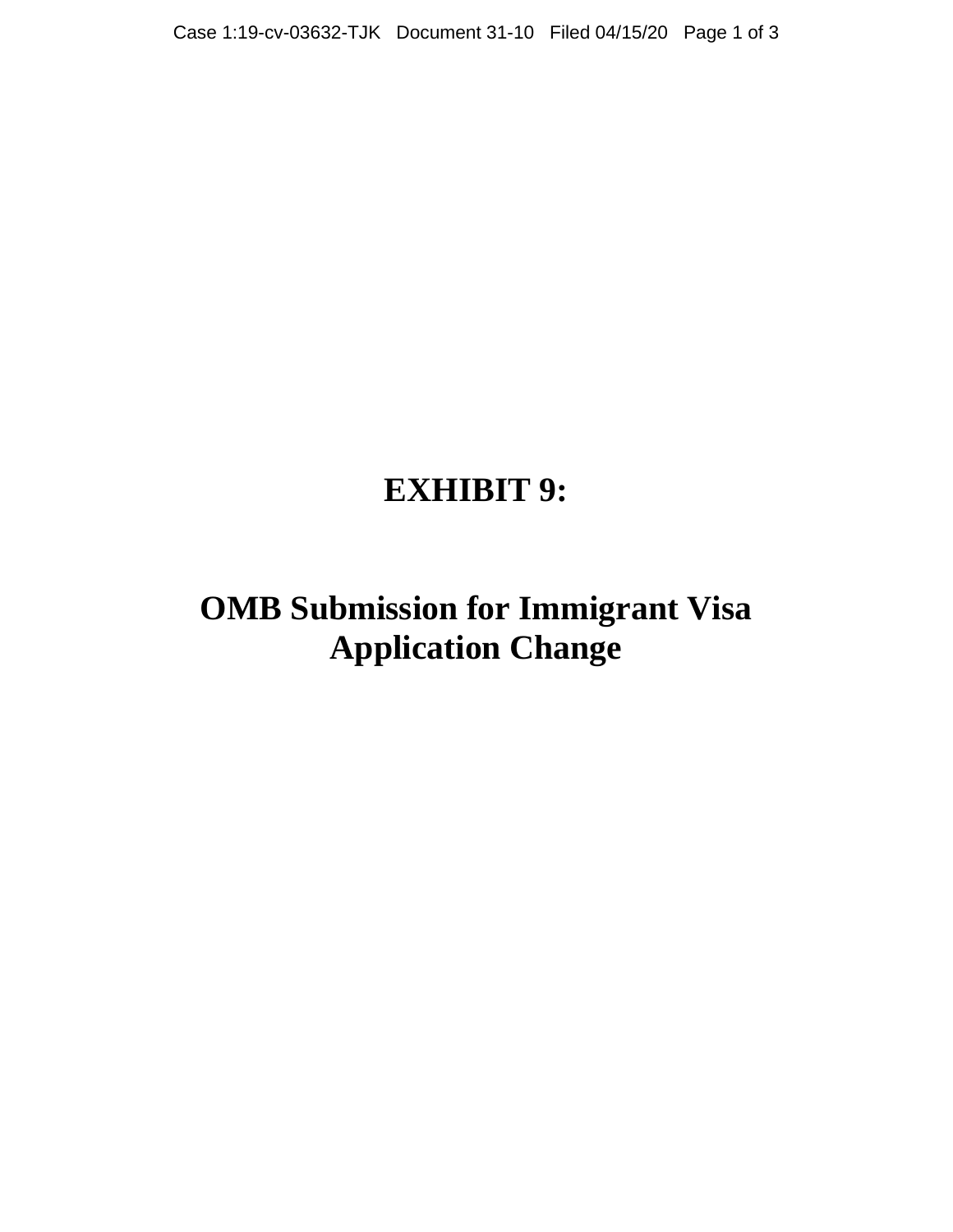## NOTICE OF OFFICE OF MANAGEMENT AND BUDGET ACTION

Date 04/11/2019

Department of State Administration of Foreign Affairs

FOR CERTIFYING OFFICIAL: Karen Mummaw FOR CLEARANCE OFFICER: Janet Freer

In accordance with the Paperwork Reduction Act, OMB has taken action on your request received 08/30/2018

LIST OF INFORMATION COLLECTIONS: See next page ACTION REQUESTED: Revision of a currently approved collection TYPE OF REVIEW REQUESTED: Requiar TITLE: Electronic Application for Immigrant Visa and Alien Registration ICR REFERENCE NUMBER: 201808-1405-009 AGENCY ICR TRACKING NUMBER:

OMB ACTION: Approved with change

OMB CONTROL NUMBER: 1405-0185

The agency is required to display the OMB Control Number and inform respondents of its legal significance in accordance with 5 CFR 1320.5(b).

EXPIRATION DATE: 04/30/2022

## DISCONTINUE DATE:

| <b>BURDEN:</b>                  | <b>RESPONSES</b> | <b>HOURS</b> | <b>COSTS</b> |
|---------------------------------|------------------|--------------|--------------|
| <b>Previous</b>                 | 581,642          | 1,163,284    | 2,908,210    |
| <b>New</b>                      | 710,000          | 1,834,167    | 3,550,000    |
| Difference                      |                  |              |              |
| Change due to New Statute       | 0                | 0            | $\Omega$     |
| Change due to Agency Discretion | 128,358          | 670,883      | 641,790      |
| Change due to Agency Adjustment | 0                | 0            | 0            |
| Change due to PRA Violation     | 0                | 0            | 0            |

TERMS OF CLEARANCE: The agency has updated the supporting statement to discuss its plans to protect statutory privacy rights and to clarify that the agency will be looking at public-facing content only and will not be requesting passwords for social media accounts.

OMB Authorizing Official: Neomi Rao

Administrator,

Office Of Information And Regulatory Affairs